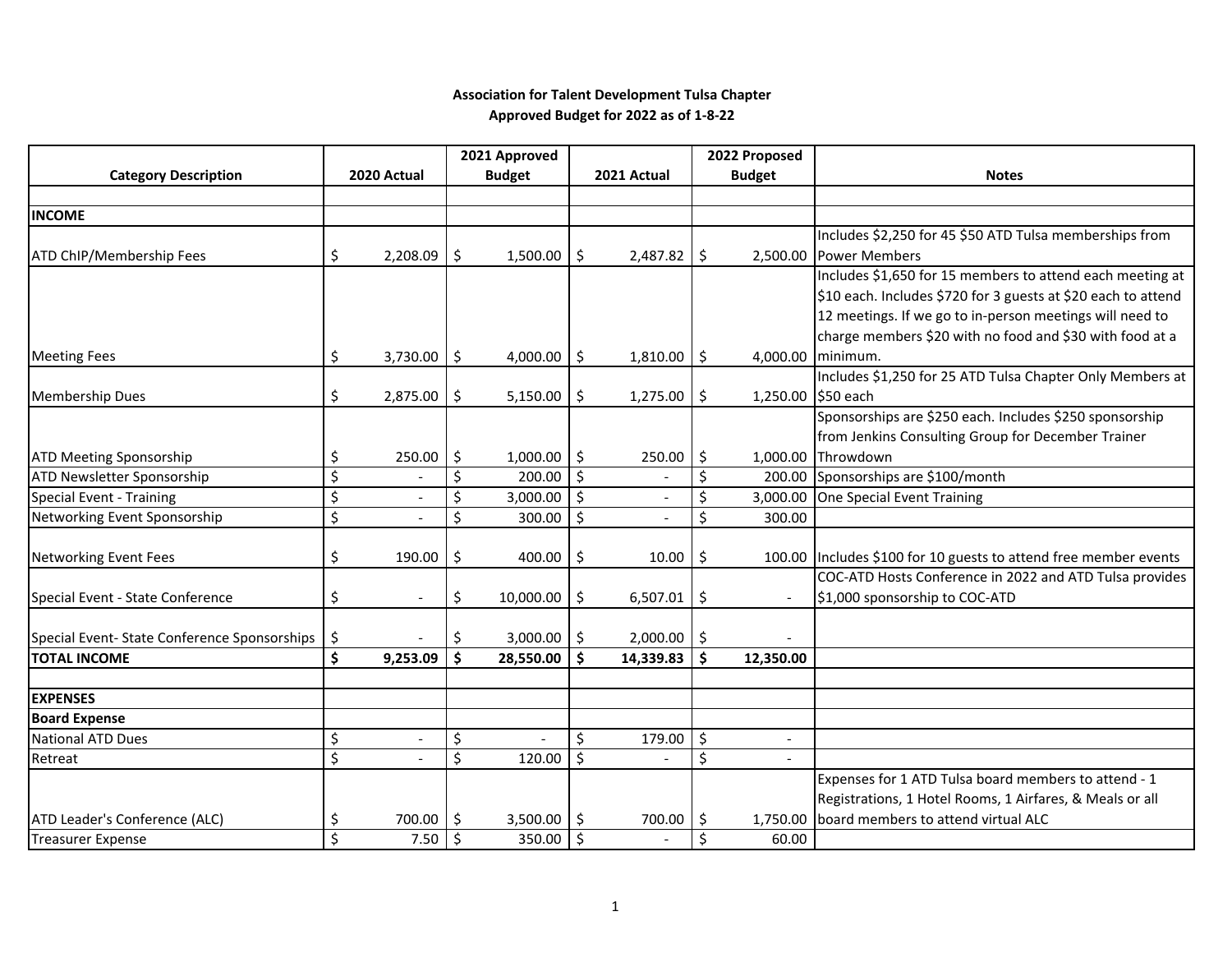## **Association for Talent Development Tulsa Chapter Approved Budget for 2022 as of 1-8-22**

|                                          |         |                      |              |          |              |          |     |              | Annual Financial Audit - Should be completed by June 30,    |
|------------------------------------------|---------|----------------------|--------------|----------|--------------|----------|-----|--------------|-------------------------------------------------------------|
| <b>Annual Audit</b>                      | \$      | $1,200.00$ \$        |              | 1,300.00 | Ŝ.           | 1,260.00 | \$  |              | 1,500.00 2022 (CARE Requirement)                            |
| <b>TOTAL Board Expense</b>               | \$      | 1,907.50             | Ŝ.           | 5,270.00 | Ŝ.           | 2,139.00 | \$  | 3,310.00     |                                                             |
|                                          |         |                      |              |          |              |          |     |              |                                                             |
| <b>Communications Expense</b>            |         |                      |              |          |              |          |     |              |                                                             |
|                                          |         |                      |              |          |              |          |     |              | Web Domains for ATDTulsa.org and TDTulsa.org (set up as     |
|                                          |         |                      |              |          |              |          |     |              | bi-annual payments of \$42.34 each) with auto-renew on      |
| <b>GoDaddy Domains</b>                   | \$      | $84.68$ \$           |              |          | \$           |          | \$  |              | 169.36 9/11/2022.                                           |
|                                          |         |                      |              |          |              |          |     |              | Annual subscriptions for 9 Email ID's for ATD Tulsa board   |
| <b>Go Daddy Email</b>                    | \$      | 119.76               | \$           | 540.00   | -S           | 646.92   | -\$ |              | 700.00 members @ tdtulsa.org                                |
| Wild Apricot Web Site                    | $\zeta$ | 1,536.00             | Ś.           | 1,700.00 | Ś.           | 1,536.00 | Ŝ.  | 1,824.00     | Annual expense for ATD Tulsa Wild Apricot Website           |
|                                          |         |                      |              |          |              |          |     |              | Auto renewal for annual SurveyMonkey subscription to be     |
| SurveyMonkey & Virtual Meeting           |         |                      |              |          |              |          |     |              | paid on 1/10/22 via Visa debit card (\$408). - Annual       |
| Subscriptions                            | \$      | 408.00 $\frac{1}{2}$ |              | 808.00   | 5            | 539.95   | Ŝ.  |              | 608.00 subscription for Zoom via TechSoup (\$200)           |
|                                          |         |                      |              |          |              |          |     |              |                                                             |
|                                          |         |                      |              |          |              |          |     |              | Annual Expense - Due Each February - Payment is not auto    |
|                                          |         |                      |              |          |              |          |     |              | renew. Invoice sent to PO Box. It must be paid by mail, or  |
| PO Box Subscription                      | \$      | $92.00$   \$         |              | 92.00    | l \$         | 118.00   | -\$ |              | 118.00 by credit card in person at our branch.              |
| Marketing                                | \$      |                      | \$           | 250.00   | $\zeta$      |          | \$  |              |                                                             |
| <b>TOTAL Communications Expense</b>      | \$      | 2,240.44             | Ŝ.           | 3,390.00 | Ŝ.           | 2,840.87 | \$  | 3,419.36     |                                                             |
|                                          |         |                      |              |          |              |          |     |              |                                                             |
| <b>Meeting Expense</b>                   |         |                      |              |          |              |          |     |              |                                                             |
|                                          |         |                      |              |          |              |          |     |              | Fee paid to ATD for having ATD Tulsa programs qualify for   |
|                                          |         |                      |              |          |              |          |     |              | certification related to APTD and CPTD credits and          |
| Annual ATD Program Certification Expense |         |                      |              |          |              |          | \$  |              | 100.00 recertification credits.                             |
| <b>Facility Charge</b>                   | \$      | 220.00               | $\vert$ \$   | 500.00   | $\mathsf{S}$ |          | \$  |              | Assumes virtual meetings only                               |
| Meals-Food                               | \$      | 778.11               | $\mathsf{S}$ | 2,000.00 | $\zeta$      |          | \$  |              | Assumes virtual meetings only                               |
|                                          |         |                      |              |          |              |          |     |              | Trainer Throwdown Competitor Prizes - \$100 for winner      |
|                                          |         |                      |              |          |              |          |     |              | (offset by annual sponsorship from Jenkins Consulting       |
| ATD December Special Program             | \$      | 141.69               | \$           | 200.00   | \$           | 123.30   | -\$ | 250.00       | Group)                                                      |
|                                          |         |                      |              |          |              |          |     |              | Includes thank you gifts for speakers = Up to \$25 each for |
|                                          |         |                      |              |          |              |          |     |              | 15 speakers = \$375; thank you plaque for ATDT president =  |
| <b>Recognition Items</b>                 | \$      |                      | \$           | 700.00   | I \$         |          | \$  | 600.00 \$100 |                                                             |
| <b>TOTAL Meeting Expense</b>             | \$      | 1,139.80             | Ś            | 3,400.00 | Ŝ.           | 123.30   | Ŝ.  | 850.00       |                                                             |
|                                          | \$      |                      |              |          |              |          |     |              |                                                             |